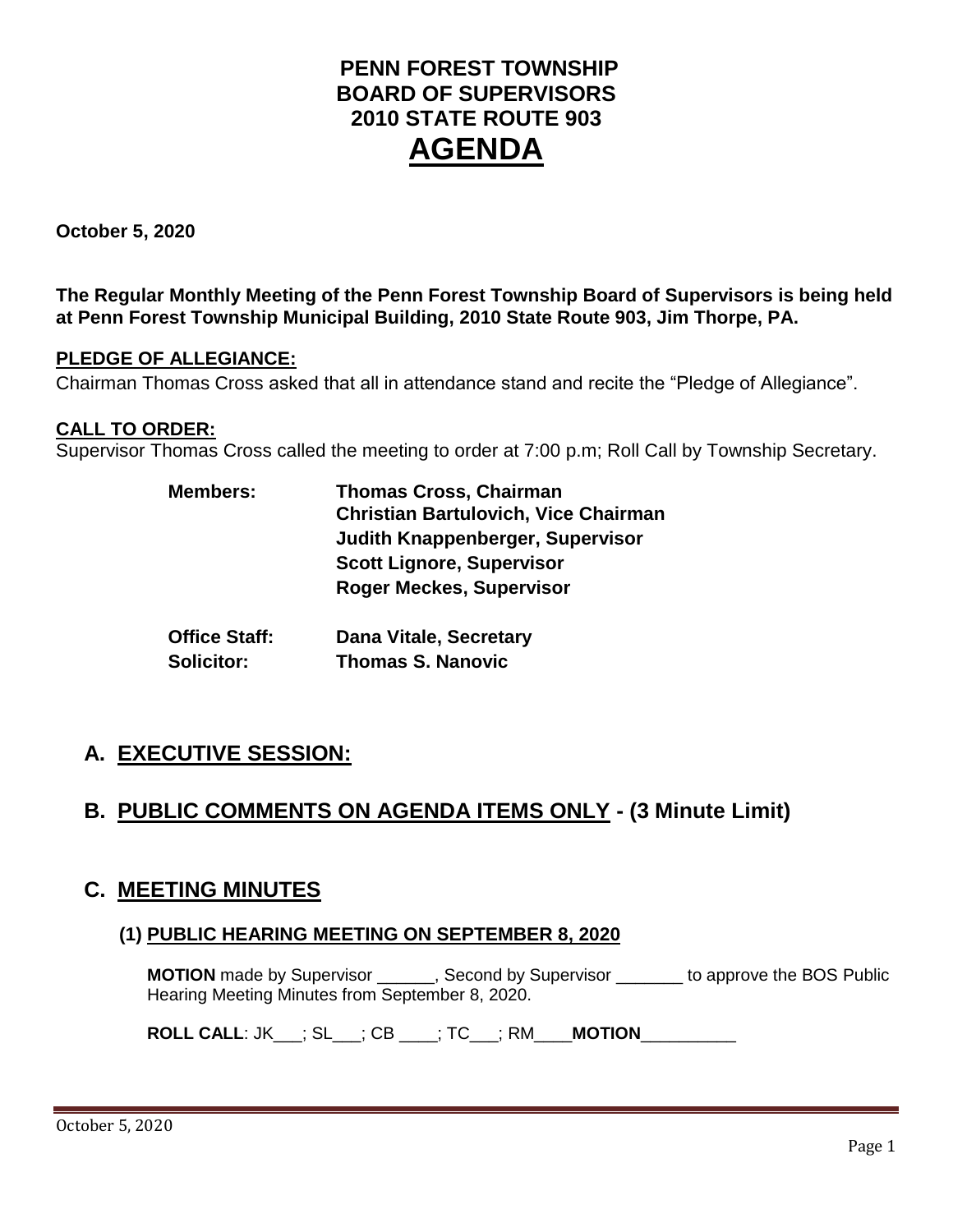### **(2) REGULAR BOS MEETING ON SEPTEMBER 8, 2020**

**MOTION** made by Supervisor \_\_\_\_\_\_, Second by Supervisor \_\_\_\_\_\_\_ to approve the BOS Meeting Minutes from SEPTEMBER 8, 2020.

**ROLL CALL**: JK\_\_\_; SL\_\_\_; CB \_\_\_\_; TC\_\_\_; RM\_\_\_\_**MOTION**\_\_\_\_\_\_\_\_\_\_

#### **(3) SPECIAL MEETING ON SEPTEMBER 30, 2020**

**MOTION** made by Supervisor \_\_\_\_\_\_, Second by Supervisor \_\_\_\_\_\_\_ to approve the BOS Special Meeting Minutes from September 30, 2020.

**ROLL CALL**: JK\_\_\_; SL\_\_\_; CB \_\_\_\_; TC\_\_\_; RM\_\_\_\_**MOTION**\_\_\_\_\_\_\_\_\_\_

### **D. SECRETARY: ACKNOWLEDGE CORRESPONDENCE RECEIVED**

## **E. TREASURER'S REPORT:**

| (a) MAUCH CHUNK TRUST COMPANY (Statement balance as of 09/30/2020) |                |                                               |  |                                                                                     |  |                            |  |  |
|--------------------------------------------------------------------|----------------|-----------------------------------------------|--|-------------------------------------------------------------------------------------|--|----------------------------|--|--|
| Township General Fund: \$4,497,574.20                              |                |                                               |  | State Liquid Fuels Fund: \$ 181,925.92                                              |  |                            |  |  |
| <b>Sanitation Fund:</b>                                            |                | \$ 318,075.88                                 |  | Park/Recreation:                                                                    |  | \$ 326,186.94              |  |  |
| Septic Fund:                                                       |                | \$ 259,937.34                                 |  | Payroll:                                                                            |  | $$7,808.93$<br>$$7,993.85$ |  |  |
| SALDO:                                                             | \$             | 16,685.03                                     |  | Debit Card:                                                                         |  | 1,993.85                   |  |  |
| Rent :                                                             | $\mathfrak{L}$ | 4,043.24                                      |  | <b>Fire Escrow</b>                                                                  |  | 0.00                       |  |  |
| <b>TOTAL:</b>                                                      |                |                                               |  |                                                                                     |  | \$5,614,231.33             |  |  |
|                                                                    |                |                                               |  |                                                                                     |  |                            |  |  |
|                                                                    |                |                                               |  | (b) MAUCH CHUNK TRUST COMPANY - Certificates of Deposit (as of 09/30/2020)          |  |                            |  |  |
| Account Ending: 3394/#5851 -                                       |                |                                               |  | \$258,520.07 (6 month CD)                                                           |  |                            |  |  |
|                                                                    |                | 3382/#4619 -                                  |  | \$258,234.12 (6 month CD)                                                           |  |                            |  |  |
|                                                                    |                | 3383/#4686 -                                  |  | $$527,852.28$ (1 yr CD)                                                             |  |                            |  |  |
|                                                                    |                | 1301/#1301-                                   |  | \$2,044,977.39 (13 month CD)                                                        |  |                            |  |  |
| <b>TOTAL:</b>                                                      |                |                                               |  | \$3,089,583.86                                                                      |  |                            |  |  |
|                                                                    |                |                                               |  |                                                                                     |  |                            |  |  |
|                                                                    |                |                                               |  | (c) JIM THORPE NEIGHBORHOOD BANK - Certificates of Deposit (as of 09/30/2020)       |  |                            |  |  |
| Account Ending:                                                    | 1495 — 14      | $\bullet$ - $\bullet$ - $\bullet$ - $\bullet$ |  | \$103,250.60                                                                        |  |                            |  |  |
|                                                                    | 1710           |                                               |  | \$104,862.20                                                                        |  |                            |  |  |
|                                                                    | 0064           |                                               |  | \$101,962.60                                                                        |  |                            |  |  |
| <b>TOTAL:</b>                                                      |                |                                               |  | \$310,075.40                                                                        |  |                            |  |  |
|                                                                    |                |                                               |  |                                                                                     |  |                            |  |  |
| <b>TOTAL FUNDS ON DEPOSIT:</b>                                     |                |                                               |  |                                                                                     |  | \$9,013,890.59             |  |  |
|                                                                    |                |                                               |  |                                                                                     |  |                            |  |  |
|                                                                    |                |                                               |  | 1) MOTION made by Supervisor______, Second by Supervisor_____ to accept Treasurer's |  |                            |  |  |
| Report for SEPTEMBER 2020 (Subject to Audit).                      |                |                                               |  |                                                                                     |  |                            |  |  |
|                                                                    |                |                                               |  |                                                                                     |  |                            |  |  |
| <b>ROLL CALL: JK__; SL__; CB ___; TC__; RM_</b>                    |                |                                               |  | <b>MOTION</b>                                                                       |  |                            |  |  |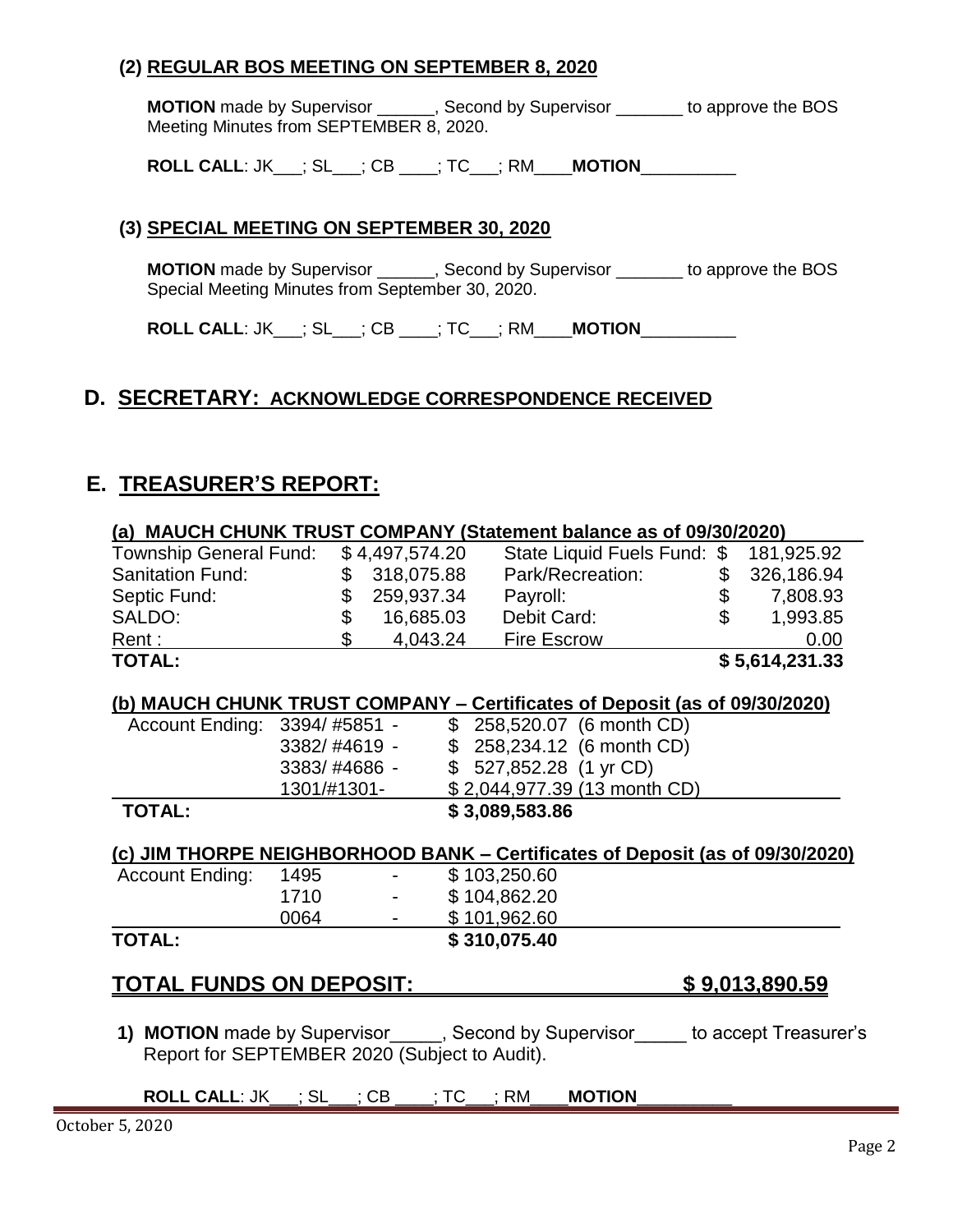#### **2) PAYMENT OF THE BILLS FOR SEPTEMBER 2020**

**MOTION** made by Supervisor **and Supervisor** cond by Supervisor to pay the bills for SEPTEMBER 2020.

**ROLL CALL**: JK\_\_\_; SL\_\_\_; CB \_\_\_\_; TC\_\_\_; RM\_\_\_\_**MOTION**\_\_\_\_\_\_\_\_\_\_

## **F. NEW BUSINESS:**

### **THOMAS CROSS, CHAIRMAN**

#### **1)VOLUNTEER FIRE RELIEF ASSOCIATION—Allocation of Funds Received \$65,220.28**

**MOTION** made by Supervisor \_\_\_\_\_\_ Second by Supervisor \_\_\_\_\_ to distribute the funds to PFT Volunteer Fire **Co. #1--\$32,610.14** and PFT Volunteer Fire **Co. #2--\$32,610.14**

**ROLL CALL**: JK\_\_\_; SL\_\_\_; CB \_\_\_\_; TC\_\_\_; RM\_\_\_\_**MOTION**\_\_\_\_\_\_\_\_\_\_

## **CHRISTIAN BARTULOVICH, VICE CHAIRMAN**

**1) QUOTE RECEIVED: KRONOS TIMEKEEPING SET-UP FOR THE TRANSFER STATION** Computer equipment needed to run the time clock at the Transfer Station. Total cost \$469.99.

**MOTION** made by Supervisor \_\_\_\_\_ Second by Supervisor \_\_\_\_\_\_\_ to \_\_\_\_\_\_\_ computer equipment to run the Kronos Timekeeping program at the Transfer Station.

**ROLL CALL**: JK\_\_\_; SL\_\_\_; CB \_\_\_\_; TC\_\_\_; RM\_\_\_\_**MOTION**\_\_\_\_\_\_\_\_\_\_

## **ROGER MECKES, ROADMASTER**

#### **1) OPEN SEALED BIDS FOR 2020/2021 WINTER SNOW REMOVAL**

**MOTION** made by Supervisor \_\_\_\_\_\_, Second by Supervisor \_\_\_\_\_\_ to accept the Bid from **\_\_\_\_\_\_\_\_\_\_\_\_** for the amount of \$ \_\_\_\_\_\_\_\_\_\_\_\_\_\_\_\_ for the 2020/2021 Winter Snow Removal.

**ROLL CALL**: JK\_\_\_; SL\_\_\_; RM \_\_\_\_; TC\_\_\_; WR\_\_\_\_**MOTION**\_\_\_\_\_\_\_\_\_\_

#### **2) DISCUSSION: QUOTE RECEIVED- H&K GROUP-STONY CREEK SHOULDERS 2A Shoulder back-up, bid total \$9,121.60.**

**MOTION** made by Supervisor **Second by Supervisor** 

**ROLL CALL**: JK\_\_\_; SL\_\_\_; CB \_\_\_\_; TC\_\_\_; RM\_\_\_\_**MOTION**\_\_\_\_\_\_\_\_\_\_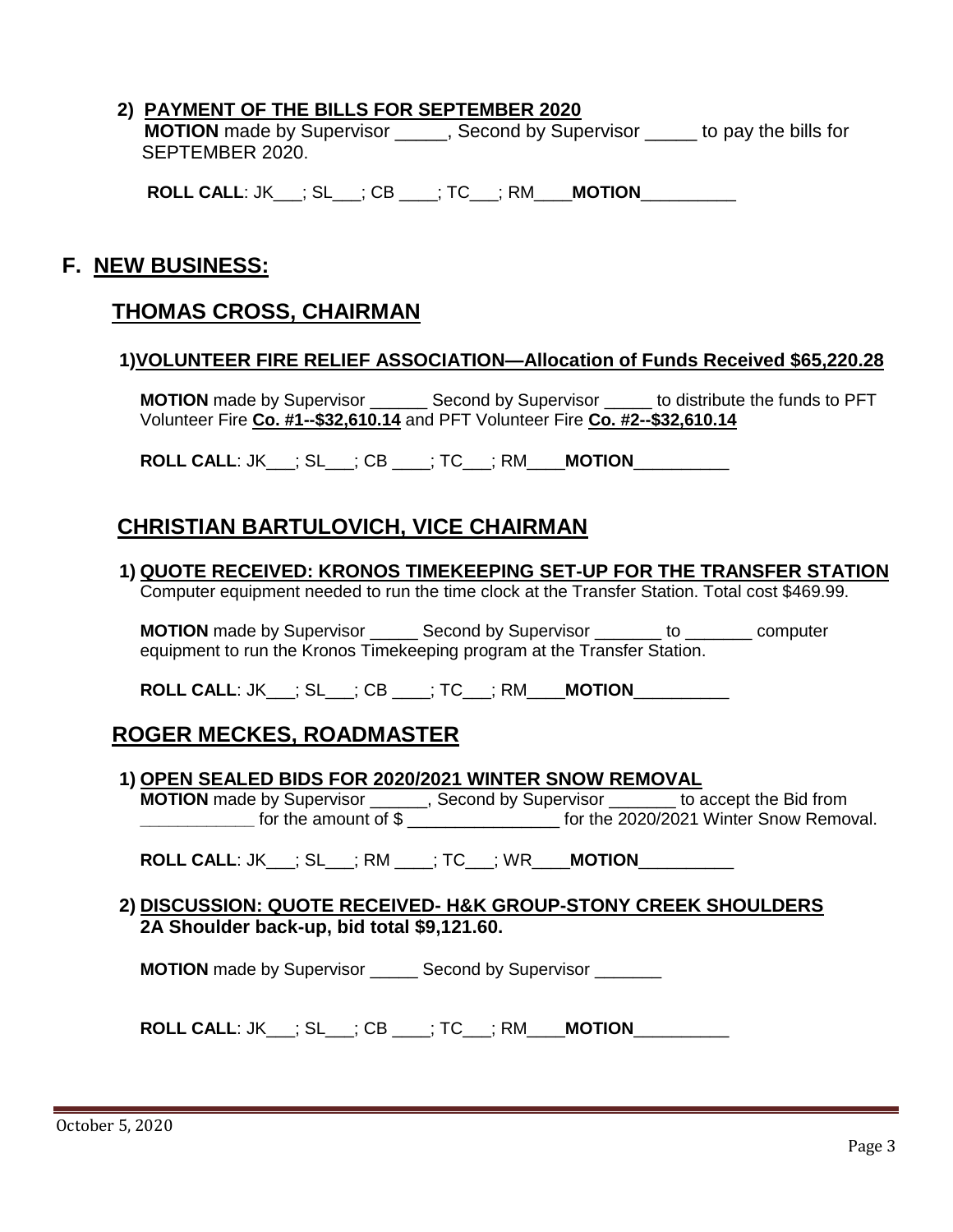#### **3) QUOTE RECEIVED: SHIFFER BITUMINOUS- FOREST STREET**

Apply 1.5'' of 9.5mm on 421x18=842 square yards. Including tac and 6 pipe crossings. Total cost \$9,900.00.

**MOTION** made by Supervisor \_\_\_\_\_ Second by Supervisor \_\_\_\_\_\_\_

**ROLL CALL**: JK\_\_\_; SL\_\_\_; CB \_\_\_\_; TC\_\_\_; RM\_\_\_\_**MOTION**\_\_\_\_\_\_\_\_\_\_

# **G. PFT PARK AND RECREATION**

## **H. REPORTS:**

## **ROGER MECKES, ROADMASTER**

### **ROADMASTER REPORT FOR SEPTEMBER 2020**

## **TRANSFER STATION**

#### **1) BULK AMOUNT for SEPTEMBER 2020---\$ 898.00 Year to Date Total: \$ 9,083.01**

| 2019-2020 Pro-Rated Permits   | (0)                   | 0.00       |
|-------------------------------|-----------------------|------------|
| 2019-2020 Residential Permits | (7)                   | 350.00     |
| 2020-2021 Residential Permits | (47)                  | 2,116.67   |
| 2020-2021 Commercial Permits  | (0)                   | .00        |
| 2020-2021 Pro-Rated Permits   | (1)                   | 42.24      |
|                               | <b>TOTAL DEPOSITS</b> | \$2,508.91 |
|                               | <b>TOTAL DEPOSITS</b> | \$3,406.91 |

#### **2) ADMINISTRATIVE REPORTS**

#### **A) RIGHT-TO-KNOW REQUESTS FOR SEPTEMBER 2020-**

**Administrative & Financial Requests: (See Attached Lists)**

 **Submitted: 43 / Responded: 43 / Total Hours: 32 hrs.**

#### **Zoning & Septic Requests: Submitted: 43 / Responded: 43**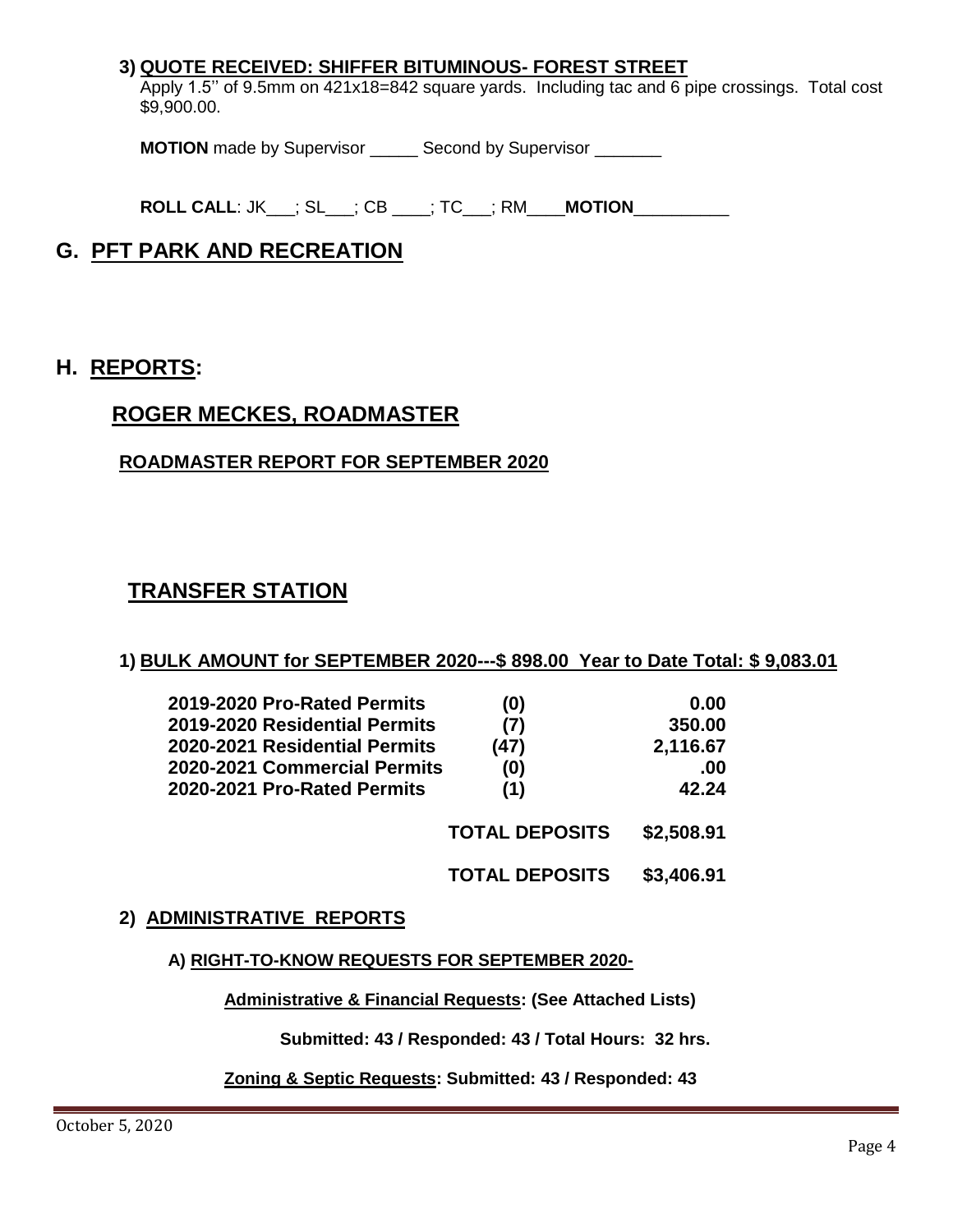## **I. ZONING DEPARTMENT** - Kathryn Forry submitted Zoning Report for SEPTEMBER 2020.

### **1) ZONING ENFORCEMENT NOTICES- 5 PROPERTIES NOTIFIED (see attached)**

To date we have not received a response from property owners in violation.

#### **2) LASCHENSKI LAND DEVELOPMENT— CONDITIONAL PRELIMINARY/FINAL APPROVAL**

Mr. Joseph Laschenski proposes to construct a 7,500 square foot building, which includes a contractor's office with storage, and an apartment, along Route 903 and the following waivers from SALDO; Section 230 & 250- (allow for preliminary/final approval), Section 331- (plan scale to 1 in equals 30 ft), Section 316.11- (waiver from submission of a traffic study), and Section 465.944 (setback distance reduced to 50 ft for rain garden). The Planning Commission recommends to the Township Board of Supervisors to grant the waivers and approve the plan, conditioned upon satisfying any and all remaining items in the Barry Isett & Associates review letter dated September 4, 2020, and those listed in the Carbon County Planning Commission letter dated March 17, 2020.

**a) MOTION** made by Supervisor \_\_\_\_\_, Second by Supervisor \_\_\_\_\_ to grant the waivers for **SALDO Section 230/250, 331, 316.11 & 465.944** as recommended by the PC, conditioned upon the final payment of any outstanding fees.

**ROLL CALL**: JK\_\_\_; SL\_\_\_; CB \_\_\_\_; TC\_\_\_; RM\_\_\_\_**MOTION**\_\_\_\_\_\_\_\_\_\_

**b) MOTION** made by Supervisor \_\_\_\_\_, Second by Supervisor \_\_\_\_\_ to approve and accept the **plan** as recommended by the Planning Commission, conditioned upon the final payment of any outstanding fees.

**ROLL CALL**: JK\_\_\_; SL\_\_\_; CB \_\_\_\_; TC\_\_\_; RM\_\_\_\_**MOTION**\_\_\_\_\_\_\_\_\_\_

# **J. PUBLIC COMMENTS – (3 Minute Limit)**